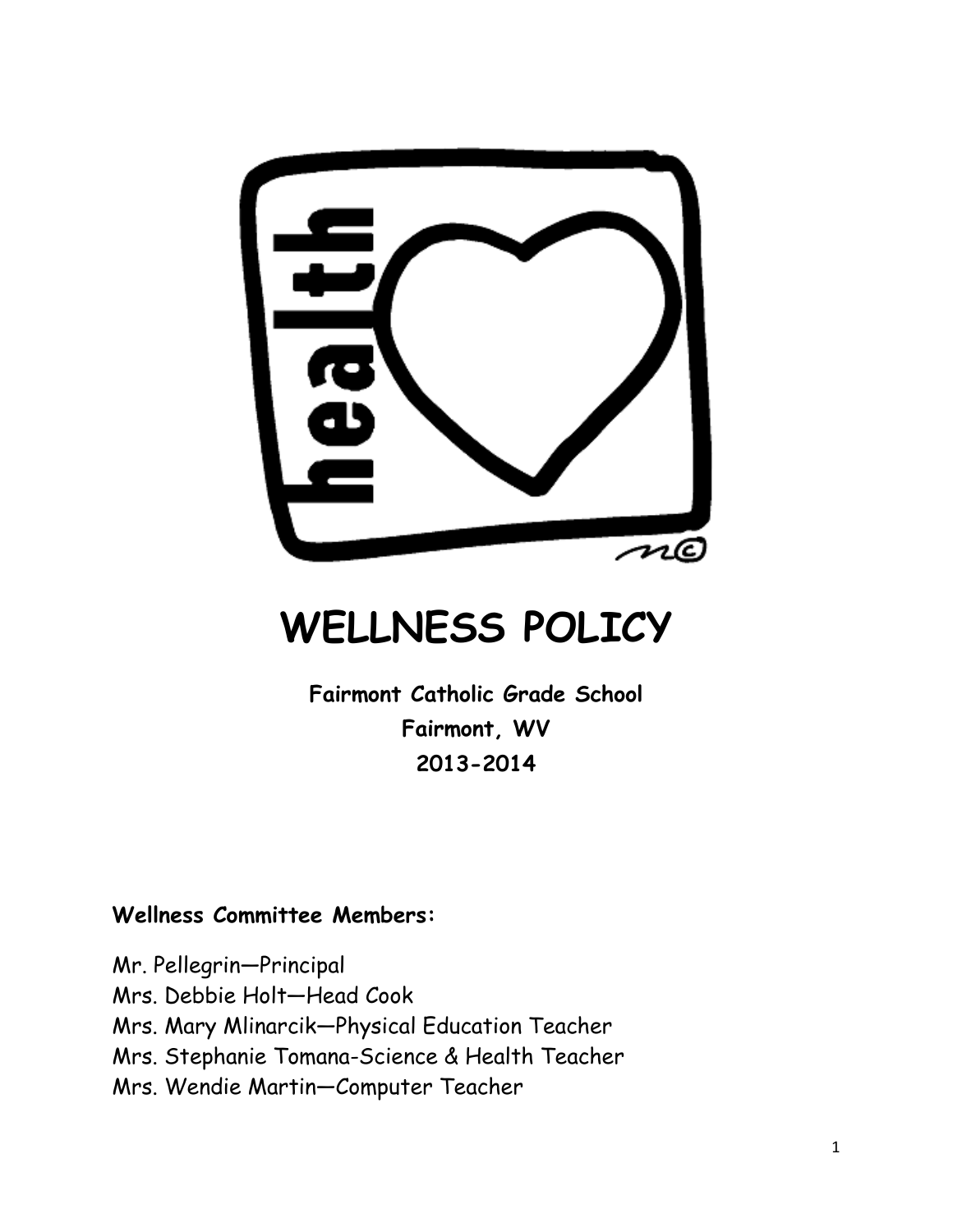#### **SETTING NUTRITION EDUCATION GOALS**

- 1. Integrate nutrition education across the curriculums: health; physical education, science, technology, etc.
- 2. Incorporate the use of MyPyramid.gov as part of students' learning during computer and health classes.
- 3. Promote nutrition education through the use of our monthly newsletter/lunch calendar.
- 4. Encourage nutrition education by hanging positive nutritional messages (posters) in the school cafeteria.

#### **SETTING PHYSICAL ACTIVITY GOALS**

- 1. All students will engage in a 45 minute structured physical education class weekly throughout the academic year.
- 2. In addition to the weekly physical education classes, students will participate in a variety of other special programs throughout the school year including but not limited to: The Water 8-A-Day Challenge; an abbreviated President's Physical Fitness Test; Phys. Ed. Day; and the President's 6 Week Active Lifestyle Challenge
- 3. A 20 minute recess period will be provided daily for all classes to allow for unstructured physical play and activity.
- 4. Students will be encouraged to participate in team and individual sports after school each day and on the weekends.

## **ESTABLISHING NUTRITION STANDARDS FOR ALL FOODS AND BEVERAGES AVAILABLE ON SCHOOL CAMPUS DURING THE SCHOOL DAY**

1. Cooks will meet dietary guidelines and nutrition standards established by the USDA and the National School Lunch Program procuring the healthiest food choices possible including a variety of fresh fruits and vegetables.